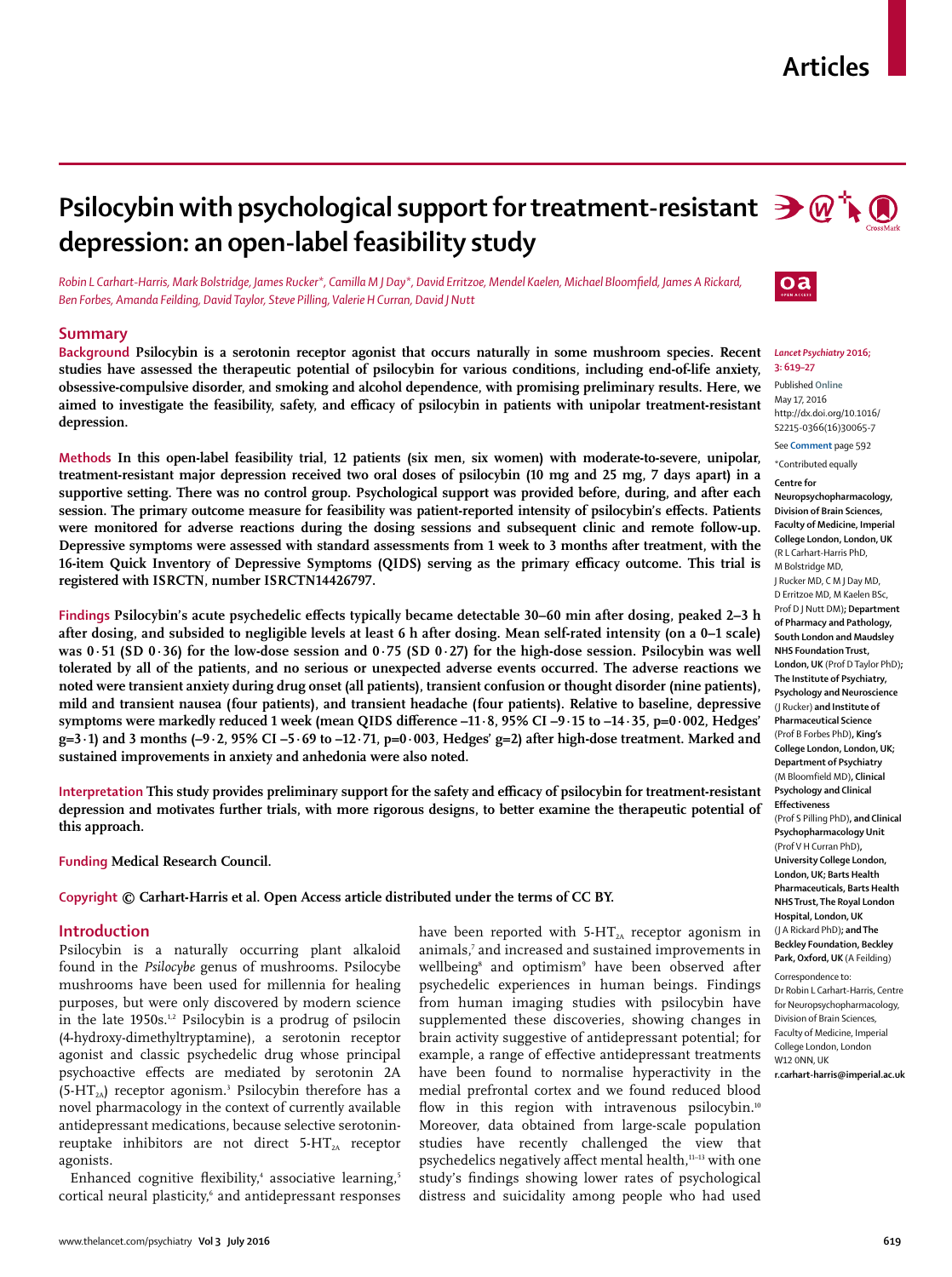#### **Research in context**

#### **Evidence before this study**

We searched PubMed up to Jan 30, 2016, using the terms "psilocybin", "hallucinogens", "psychedelics", and "depression". We did not find any clinical trials assessing psilocybin as a treatment for depression, but we did find population analyses, review articles, and imaging studies lending support to this approach. We also found one report documenting enduring decreases in depressive symptoms after a single dose of psilocybin in a randomised controlled trial of psilocybin-assisted psychotherapy for end-of-life anxiety, one report on an open-label trial showing rapid decreases in depressive symptoms that endured for up to 21 days after a single dose of ayahuasca, and two early reports or case studies on the effects of lysergic acid diethylamide on "neurotic" and depressive symptoms describing "improvements", albeit without validated measures of symptom severity.

#### **Added value of this research**

To our knowledge, this is the first investigation of the safety and efficacy of psilocybin as a treatment for major depression. Our findings imply that psilocybin might have value as a treatment option in the management of treatment-resistant depression. Single oral administrations of 10 mg (safety dose) and 25 mg (treatment dose) psilocybin were well tolerated and led to enduring reductions in symptom severity after the two sessions.

#### **Implications of all the available evidence**

The results of this small-scale feasibility study should help to motivate further research into the efficacy of psilocybin with psychological support for major depression. Larger-scale randomised controlled trials are warranted to better examine the potential of psilocybin as a treatment option for this highly prevalent, disabling, costly, and difficult-to-treat disorder. More broadly, the present study should help to catalyse the re-emergence of a promising research area in psychiatry.

psychedelics within their lifetime than among those who used no psychedelics but an equivalent amount of other drugs.11 In modern trials, psychedelics have been found to reduce anxious, $14,15$  depressive, $15,16$  and obsessivecompulsive symptoms, $17$  as well as addictive behaviours,18,19 often for several months after just one or two exposures. Extensive historical and modern evidence now supports the view that, administered in a controlled environment with appropriate support, psychedelics have a favourable safety profile.<sup>20</sup>

Depression is a major public health problem; it is a leading contributor to the global burden of disease, affecting hundreds of millions of people worldwide, and costing the USA alone more than US\$200 billion each year.<sup>21</sup> Antidepressant medications and cognitive behavioural therapy can be effective for some patients, but around 20% do not respond to any intervention, and many of those who do respond, eventually relapse.<sup>22</sup> We aimed to investigate the safety and feasibility of psilocybin in patients with treatment-resistant depression, and to establish an initial impression of its efficacy. We postulated that the treatment would be well tolerated and depressive symptoms would be substantially reduced from baseline at all assessment points, for up to 3 months after treatment.

## **Methods**

## **Study design and participants**

This was an open-label feasibility study in patients with treatment-resistant depression; there was no control group. Patients, investigators, raters, and statisticians were not masked to treatment assignment, and all participants received the study intervention (psilocybin administered in two dosing sessions; an initial safety [low] dose and a subsequent treatment [high] dose). The inclusion criteria were major depression of a moderate to severe degree (17+ on the 21-item Hamilton Depression Rating scale [HAM-D]), and no improvement despite two adequate courses of antidepressant treatment of different pharmacological classes lasting at least 6 weeks within the current depressive episode.<sup>23</sup> Exclusion criteria were: current or previously diagnosed psychotic disorder; immediate family member with a diagnosed psychotic disorder; medically significant condition rendering unsuitability for the study; history of serious suicide attempts (requiring hospitalisation); history of mania; blood or needle phobia; positive pregnancy test at screening or during the study; and current drug or alcohol dependence.

Information about the study's recruitment was sent to general practitioners via the North West London Clinical Research Network. However, patients were also allowed to self-refer to the study if they were UK residents. In every case, patients initiated contact with the research team (via email, letter, or telephone), were sent a study information sheet, and a subsequent telephone screening was arranged, during which the lead psychiatrist on the trial (MBo) obtained information about the patient's demographics, medical and psychiatric history, and other key inclusion or exclusion criteria. The patient's general practitioner or psychiatrist provided written documentation of the patient's diagnosis and mental health background in every case.

This trial received a favourable opinion from the National Research Ethics Service London—West London, was sponsored and approved by Imperial College London's Joint Research and Compliance Office (JRCO), and was adopted by the National Institute for Health Research Clinical Research Network. The National Institute for Health Research/Wellcome Trust Imperial Clinical Research Facility gave site-specific approval for the study.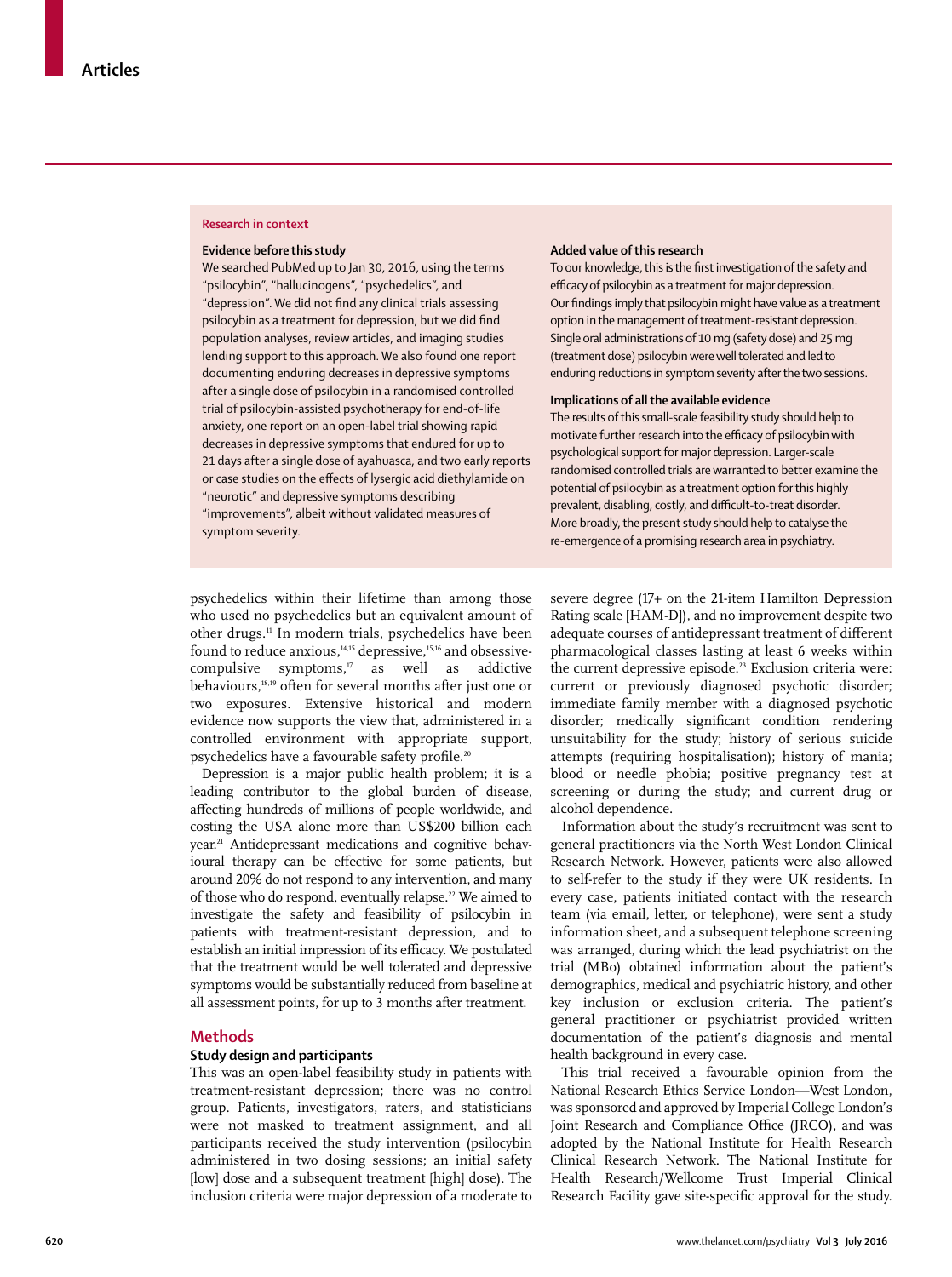The study was reviewed and approved by the Medicines and Healthcare products Regulatory Agency (MHRA). All participants provided written informed consent. Study and data monitoring was carried out independently by the Imperial Clinical Research Facility and JRCO.

#### **Procedures**

Psilocybin was obtained from THC-pharm (Frankfurt, Germany) and formulated into the investigational medicinal product (5 mg psilocybin in size 0 capsules) by Guy's and St Thomas' Hospitals' Pharmacy Manufacturing Unit (London, UK). A Home Office Licence for storage and dispensing of Schedule One drugs was obtained.

Screening consisted of written informed consent, a thorough evaluation of the patient's physical and mental health background, a psychiatric interview (Mini-International Neuropsychiatric Interview), clinician assessments of depression severity (the 21-item HAM-D and the Montgomery-Åsberg Depression Rating Scale [MADRS], and Global Assessment of Functioning [GAF]; all assessed by MBo), and additional patient-rated scales (16-item Quick Inventory of Depressive Symptoms [QIDS], Beck Depression Inventory [BDI—original version], Spielberger's State-Trait Anxiety Inventory [ form 2, trait version only; STAI-T], and the Snaith-Hamilton Pleasure Scale [SHAPS]). Patients also received a thorough physical health check, consisting of an electrocardiogram, routine blood tests, blood pressure, heart rate, and physical examination. At the end of screening, eligible patients were given an opportunity to meet with the two clinical psychiatrists who would support them through the remainder of the trial.

Eligible patients attended a subsequent visit involving a baseline functional MRI (fMRI) scanning session lasting 60 min, followed by an extensive preparatory session with their allocated psychiatrists; fMRI data will be reported elsewhere. This preparatory session involved inviting the patient to talk openly about their personal history (including thoughts on the origins of their depression), a discussion of psilocybin's psychological effects, and simulation of aspects of the dosing session itself, such as listening to a sample of the session music while wearing eyeshades. The preparatory session typically lasted for 4 h, with lunch and breaks provided.

Patients enrolled in the study attended two subsequent dosing sessions that were separated by 7 days. No more than one patient was dosed on any given day. Patients arrived at the research facility (Imperial Clinical Research Facility) at 0900 h, gave a urine sample for drugs of abuse (including amphetamines, benzodiazapines, opiates, and cannabinoids), performed a breathalyser test for alcohol use, and completed interim QIDS, BDI, and STAI-T assessments to ensure no substantial deviation from baseline measures. They were then taken to a dosing room that was pre-decorated (eg, with low lighting). Patients were invited to relax on a ward bed in a supine or reclined position and music was played through high-quality stereo speakers and earphones. The two psychiatrists sat on either side of the bed. Patients were supervised at all times by at least two staff members.

Dosing commenced at 1030 h in every case. Patients received a low oral dose of psilocybin 10 mg (two 5 mg capsules) on a first dosing day and a high oral dose of psilocybin 25 mg (five 5 mg capsules) on a second dosing day, separated by 1 week. Blood pressure, heart rate, and observer ratings of the intensity of psilocybin's acute psychoactive effects  $(0-4, \text{ with } 0 \text{ signifying no effects and})$ 4 signifying extreme effects<sup>8</sup>) were measured at baseline (typically 5 min before dosing) and 30, 60, 120, 180, 240, 300, and 360 min after dosing. Subjective ratings of the acute altered state of consciousness using the revised



*Figure 1:* **Schedule of study interventions**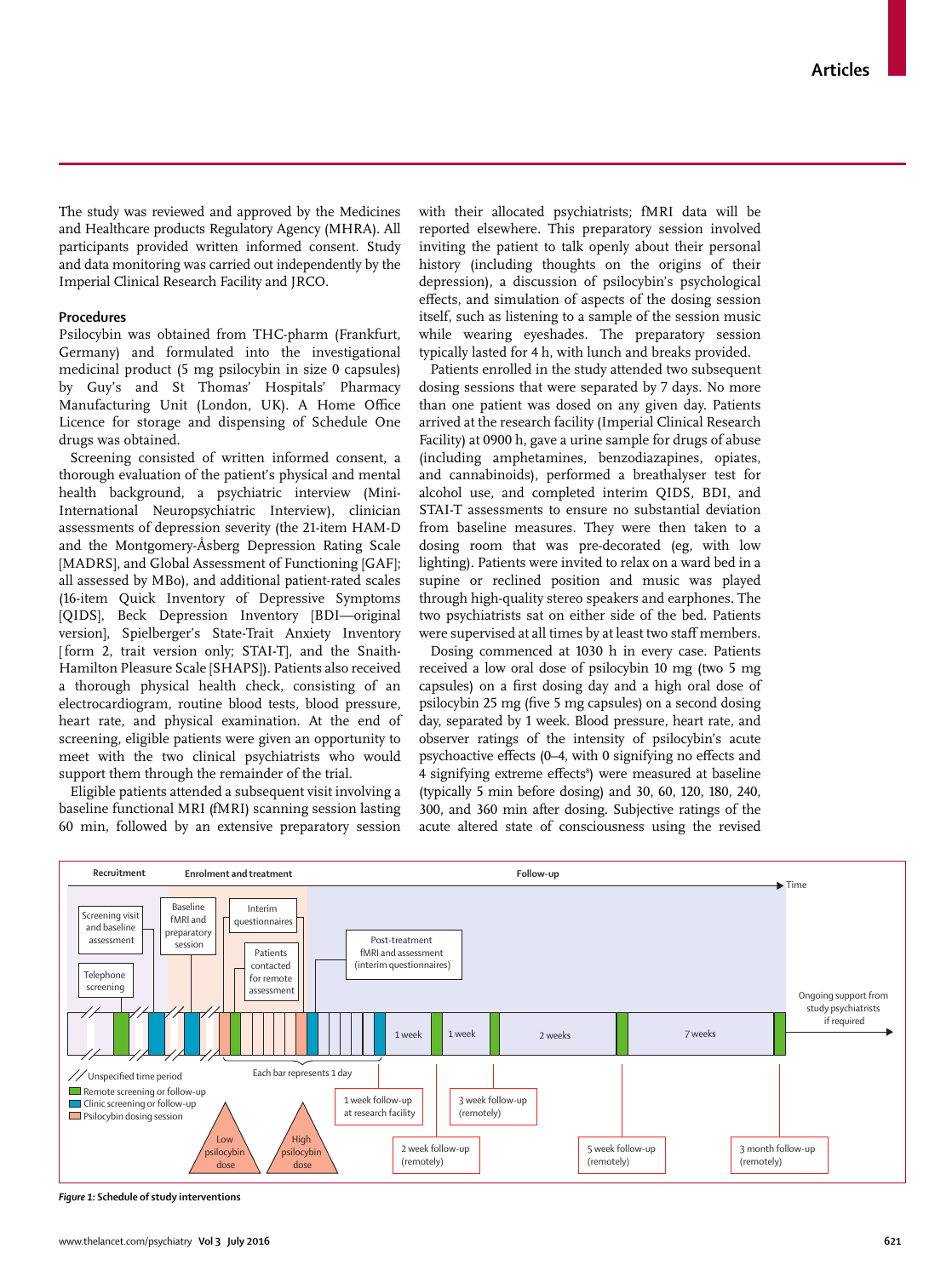11 dimension altered states of consciousness questionnaire (11D ASC)<sup>24</sup> were completed 6–7 h after dosing.

Psychiatrists adopted a non-directive, supportive approach, allowing the patient to experience a mostly uninterrupted inner "journey". Check-ins (ie, asking the patient how they are feeling) occurred at the same timepoints as the physiological recordings. Tranquilising medications (oral lorazepam and risperidone) were available if necessary. The phenomenology of the acute experience, including accounts of the nature of the therapeutic support provided before, during, and after the experience, and considerations related to the music selection and other aspects of the clinical setting, will be discussed in separate publications.

Return transport from the research facility was organised ahead of dosing sessions. Patients were taken to and from the sessions accompanied by a close friend or relative, and had the option of staying overnight in accommodation adjacent to the hospital. Emergency contact details were provided, and patients confirmed their safe return from the research facility.

Patients were contacted via telephone 1 day after their low-dose session to check on their wellbeing and monitor for any adverse events. Patients returned to the research facility 1 day after their high-dose session for a posttreatment fMRI scan lasting 60 min. After the fMRI scan, patients completed interim questionnaires (QIDS, STAI-T, and HAM-D), and were invited back to the research facility where they were met by their psychiatrists to discuss their experience the previous day.

Patients attended one further study visit to the research facility 1 week after their high-dose session, during which all baseline questionnaires and assessments were repeated



See **Online** for appendix

and an opportunity was provided for further psychological debriefing (the 1 week follow-up visit). Assessments of HAM-D, MADRS, and GAF were again done by MBo. Subsequent assessments of clinical progress were done via email 2, 3, and 5 weeks after the high-dose session; we assessed only QIDS during subsequent follow-up, so as not to overload the patient. Final follow-up was done remotely at 3 months after the high-dose session, and included QIDS, BDI, STAI-T, and SHAPS. Patients were made aware that they could contact the study psychiatrists at any time if their depression deteriorated. Figure 1 summarises the screening, intervention, and follow-up procedures in this study.

## **Outcomes**

The main objective of this study is to optimise the protocol for the administration of oral psilocybin in this patient group, while gaining an initial impression of treatment efficacy. The primary outcome measure to assess feasibility was patient-rated subjective intensity of psilocybin's effects, which we report on a 0-1 scale. We assessed the safety of the intervention through clinical monitoring during and after dosing sessions, and during 3 months of face-to-face and remote follow-up. We also aimed to assess the preliminary efficacy of psilocybin in patients with treatment-resistant depression; the primary outcome measure for this endpoint was mean change in the severity of self-reported depressive symptoms (with the 16 item QIDS) from baseline to 1 week after the high-dose psilocybin session. The QIDS was chosen as the primary outcome measure due to its brevity, increasingly widespread use, and validity at 1 week intervals.<sup>25</sup> We chose to assess the primary efficacy endpoint at 1 week after the high-dose session to allow comparison with previous studies of ketamine infusion for treatment-resistant depression;26 the low-dose session was conceived a priori as a safety session rather than a treatment session. We also assessed change in BDI, STAI-T, and SHAPS between baseline and 1 week and 3 months of follow-up, and change in HAM-D, MADRS, and GAF between baseline and 1 week of follow-up.

## **Statistical analysis**

In this feasibility study, we did not perform a formal power calculation. We planned to recruit 12 patients to provide an initial impression of the tolerability and efficacy of this novel treatment approach. A subsequent protocol amendment (Oct 6, 2015) increased the recruitment to 20 patients to provide statistical power for fMRI imaging. Here, we report findings for the 12 patients initially enrolled; outcome and fMRI data for all 20 patients will be reported separately.

Due to the small population, two-tailed Wilcoxon signed ranks tests were performed for non-parametric data. Two-tailed *t* tests were also performed and the relevant *t* values are provided in the appendix. We provide *Figure 2:* Trial profile **State Law 2:** Trial profile **12. In a state of the mean differences**. We calculated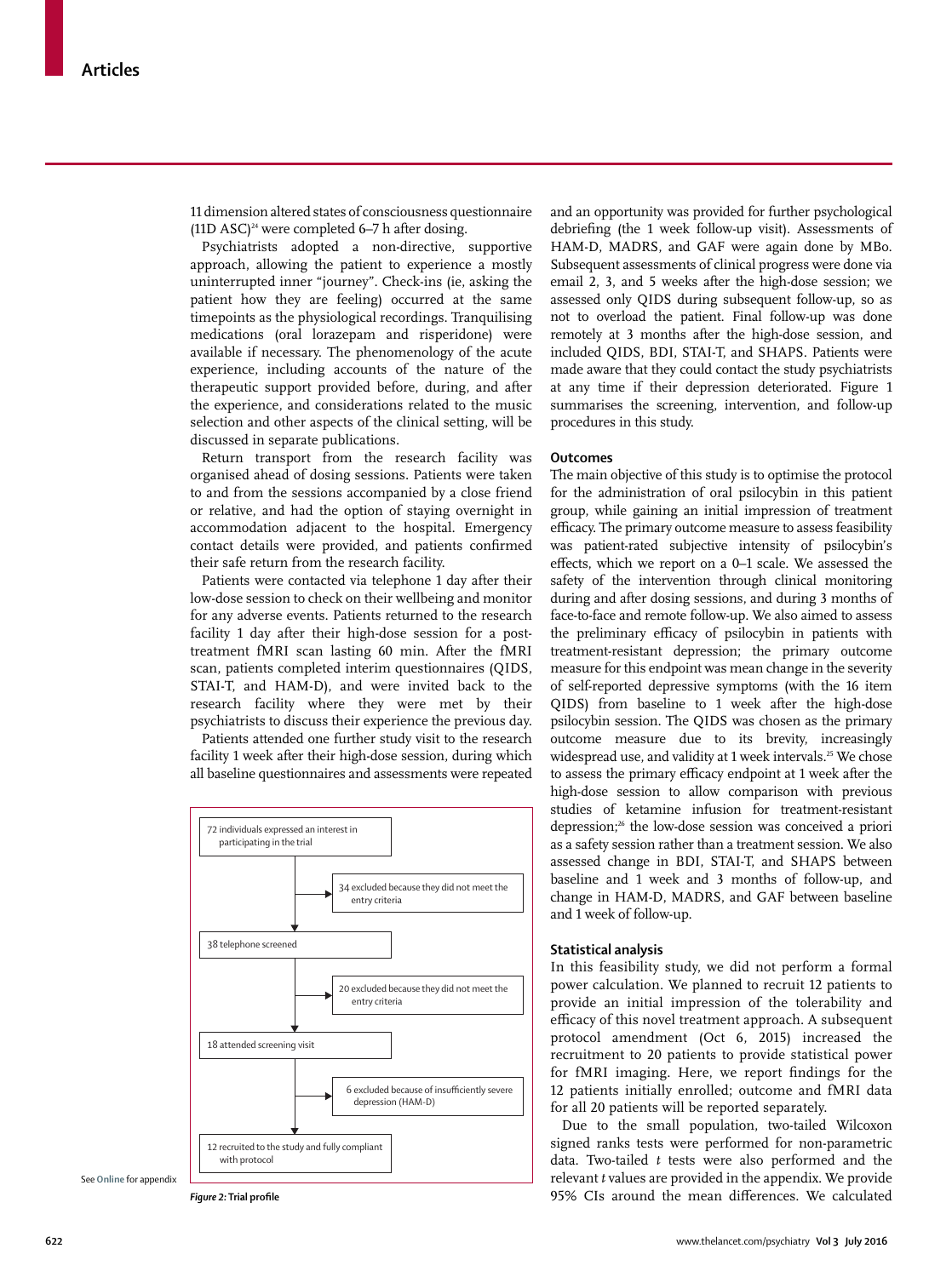|                | Sex       | Age,<br>years | Ethnic<br>origin          | Employment<br>status | <b>Estimated</b><br>illness<br>duration, |                  | <b>Baseline scores</b> |    | Past unsuccessful<br>medications*                                                                        | Past psychotherapy                                  | Education              | Weekly<br>alcohol<br>intake, | <b>Previous</b><br>psilocybin use<br>(time since last |
|----------------|-----------|---------------|---------------------------|----------------------|------------------------------------------|------------------|------------------------|----|----------------------------------------------------------------------------------------------------------|-----------------------------------------------------|------------------------|------------------------------|-------------------------------------------------------|
|                |           |               |                           |                      | years                                    |                  |                        |    |                                                                                                          |                                                     |                        | units                        | use)                                                  |
| $\mathbf{1}$   | Female 43 |               | <b>Black</b><br>Caribbean | Employed             | 30                                       | <b>BDI</b><br>36 | HAM-D STAI-T<br>19     | 72 | SSRI (two), SNRI<br>(two), NDRI,<br>NSSRI, MAOI                                                          | None                                                | Postgraduate           | $\mathbf{1}$                 | None                                                  |
| $\overline{2}$ | Male      | 40            | Hispanic                  | Unemployed           | 25                                       | 33               | 28                     | 76 | SSRI (two), SNRI,<br>NDRI, NSSRI, Na <sup>+</sup><br>channel blocker<br>(two), ketamine<br>infusion, TCA | Coqnitive narrative<br>therapy                      | Postgraduate           | $\mathbf 0$                  | None                                                  |
| 3              | Male      | 37            | White                     | Employed             | 17                                       | 22               | 18                     | 63 | SSRI (two), SNRI                                                                                         | Cognitive behavioural<br>therapy, group therapy     | Postgraduate           | $\pmb{0}$                    | None                                                  |
| 4              | Female    | 30            | White                     | Studying             | 10                                       | 26               | 18                     | 67 | NDRI, NSSRI                                                                                              | Cognitive behavioural<br>therapy                    | Postgraduate           | $\mathbf 0$                  | One use<br>(6 months)                                 |
| 5              | Male      | 34            | White                     | Unemployed           | 12                                       | 38               | 25                     | 71 | SSRI (three), TCA                                                                                        | Cognitive and<br>mindfulness<br>behavioural therapy | Undergraduate          | $\pmb{0}$                    | None                                                  |
| 6              | Female    | 57            | White                     | Unemployed           | 29                                       | 39               | 23                     | 78 | SSRI (four), SNRI,<br>SARI                                                                               | Counselling                                         | Secondary<br>education | $\overline{2}$               | Two uses<br>(45 years)                                |
| $\overline{7}$ | Male      | 52            | White                     | Unemployed           | 27                                       | 33               | 22                     | 57 | TCA, SARI                                                                                                | Counselling,<br>mindfulness                         | Secondary<br>education | $\mathbf 0$                  | Three uses<br>$(30 \text{ years})$                    |
| 8              | Female    | 37            | White                     | Employed             | 17                                       | 39               | 17                     | 71 | SSRI (two), TCA                                                                                          | Counselling                                         | Undergraduate          | $\overline{2}$               | None                                                  |
| 9              | Male      | 37            | White                     | Unemployed           | 15                                       | 32               | 26                     | 71 | SSRI (three), SNRI                                                                                       | Counselling, cognitive<br>behavioural therapy       | Postgraduate           | 6                            | None                                                  |
| 10             | Female 36 |               | Black<br>Caribbean        | Unemployed           | 8                                        | 47               | 28                     | 75 | SSRI (two), NSSRI                                                                                        | Counselling                                         | Undergraduate          | 18                           | Three uses<br>$(14 \text{ years})$                    |
| 11             | Female    | 64            | White                     | Employed             | 15                                       | 24               | 17                     | 72 | SSRI (four), SNRI<br>(two), NDRI, MAOI,<br>Na <sup>+</sup> channel<br>blocker, SARI, DRI                 | Cognitive behavioural<br>therapy                    | Postgraduate           | $\,1\,$                      | Three uses<br>$(48 \text{ years})$                    |
| 12             | Male      | 45            | White                     | Employed             | 8                                        | 35               | 17                     | 68 | SSRI, TCA                                                                                                | Cognitive behavioural<br>therapy                    | Undergraduate          | $\mathbf 0$                  | None                                                  |

BDI=Beck Depression Inventory. HAMD-D=Hamilton Depression Rating scale. STAI-T=State-Trait Anxiety Inventory. SSRI=selective serotonin-reuptake inhibitor. SNRI=serotonin–noradrenaline reuptake inhibitor. NDRI=noradrenaline–dopamine-reuptake inhibitor. NSSRI=noradrenaline and specifi c serotonin-reuptake inhibitor. MAOI=monoamine oxidase inhibitor. TCA=tricyclic antidepressant. SARI=serotonin antagonist and reuptake inhibitor. DRI=dopamine-reuptake inhibitor. \*One medication from each class, unless otherwise stated.

*Table 1:* **Baseline and demographic characteristics, by patient**

effect sizes using the Hedges' g formula, which is more appropriate for small sample sizes. Hedges' g values are very similar to Cohen's d values for dependent data.

This trial is registered with the ISRCTN registry, number ISRCTN14426797. The registration was initiated on March 30, 2015, and finalised on July 7, 2015 (delay caused by administrative issues); recruitment started on April 21, 2015, after initiation of public registration.

## **Role of the funding source**

The study funder had no role in the design, data collection, analysis, interpretation, or writing of the report. The corresponding author had full access to all of the data in the study and had final responsibility for the decision to submit for publication.

## **Results**

Enrolment started on May 1, 2015, and finished on Aug 25, 2015. 72 people were initially considered for the study, most of whom self-referred after hearing about this trial through public outreach work (eg, public presentations by the investigators and media reports). 38 were considered appropriate for a telephone screen, from which 18 were invited for a formal screening visit, and 12 were ultimately recruited for the trial (figure 2), of whom ten were selfreferrals. Patients' demographic and clinical characteristics are shown in table 1. Nine of the 12 patients met criteria for severe or very severe depression at baseline (BDI score  $\geq$ 30), with the remaining three patients meeting criteria for moderate depression (BDI score 19 to <30). 11 patients had received some form of psychotherapy before participation in the study.

The acute effects of psilocybin were well tolerated by all of the patients and no serious or unexpected adverse events occurred. Mean self-rated intensity of psilocybin experience was  $0.51$  (SD  $0.36$ ) for the lowdose session and  $0.75$  (0.27) for the high-dose session (difference 0·24 [95% CI 0·06–0·41], *Z* –2·4, p=0·019).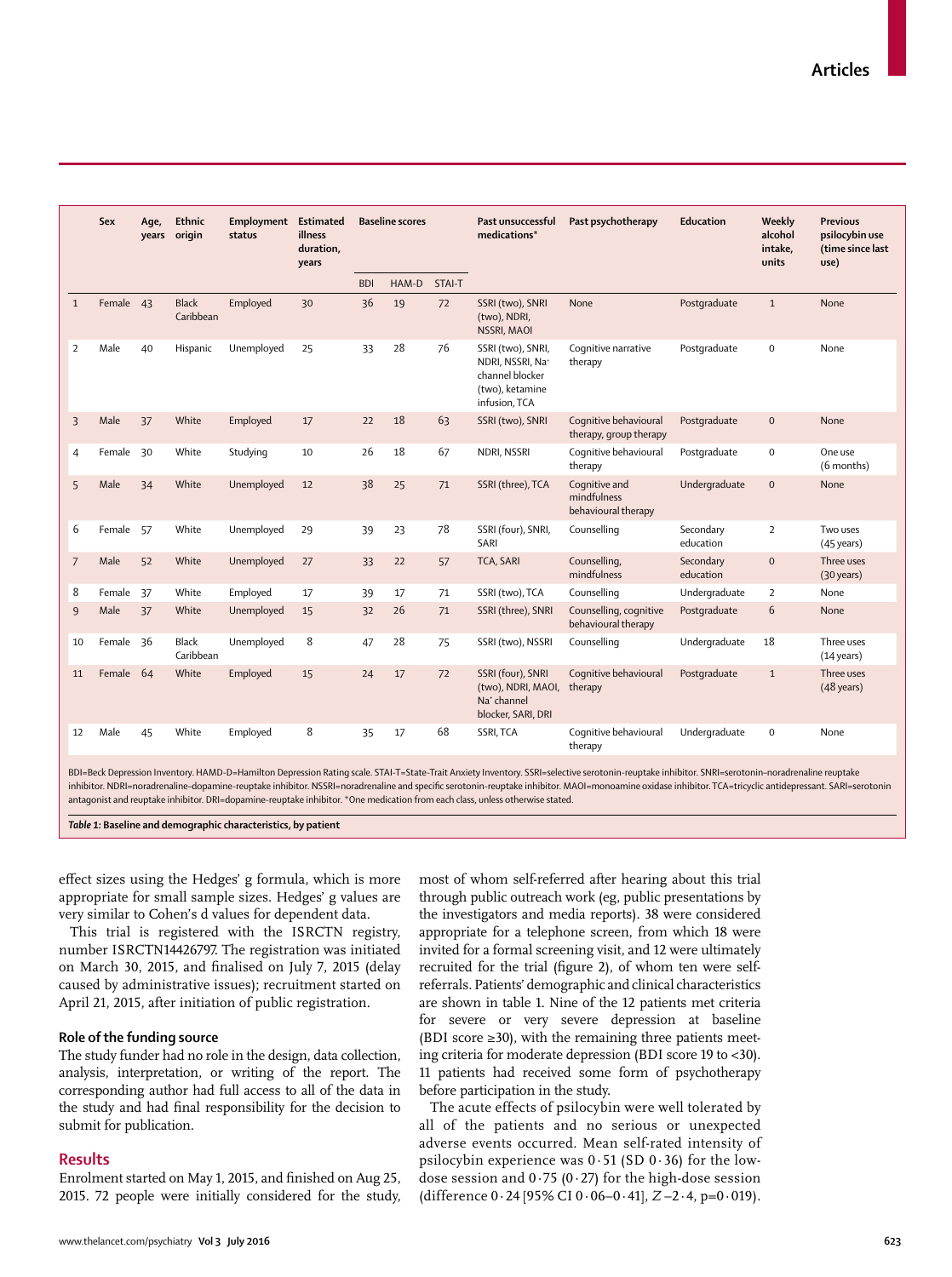|                                    | <b>Severity</b>                         | <b>Timing or onset</b>                       | <b>Duration</b>                        |
|------------------------------------|-----------------------------------------|----------------------------------------------|----------------------------------------|
| Patient 1                          |                                         |                                              |                                        |
| Transient anxiety                  | Mild                                    | Onset of both sessions                       | 60 min                                 |
| Transient headache                 | Mild                                    | Day after high-dose session                  | One day only                           |
| Transient confusion                | Mild (core drug effect)                 | Peak of both sessions                        | 60-120 min                             |
| Patient 2                          |                                         |                                              |                                        |
| Transient anxiety                  | Mild                                    | Anticipatory anxiety only (both sessions)    | 30 min                                 |
| Patient 3                          |                                         |                                              |                                        |
| Transient anxiety                  | Mild                                    | Anticipatory anxiety only (both sessions)    | 30 min                                 |
| Transient confusion                | Mild (core drug effect)                 | Peak of both sessions                        | 60-180 min                             |
| Patient 4                          |                                         |                                              |                                        |
| Transient anxiety                  | Mild (low dose), moderate (high dose)   | Onset of both sessions and peak of high dose | 60 min (low dose), 120 min (high dose) |
| Transient nausea                   | Moderate                                | Onset phase of high-dose session             | Arose and subsided within 60 min       |
| Transient confusion                | Mild (core drug effect)                 | Peak of both sessions                        | 60-180 min                             |
| Transient paranoia                 | Mild                                    | Peak of high-dose session                    | Arose and subsided within 30 min       |
| Patient 5                          |                                         |                                              |                                        |
| Transient anxiety                  | Moderate (low dose), severe (high dose) | Onset of both sessions and peak of high dose | 60 min (low dose), 150 min (high dose) |
| Transient headache                 | Mild                                    | Day after high-dose session                  | One day only                           |
| Transient confusion                | Mild (core drug effect)                 | Peak of both sessions                        | 60-120 min                             |
| Patient 6                          |                                         |                                              |                                        |
| Transient anxiety                  | Mild                                    | Anticipatory anxiety only (both sessions)    | 30 min                                 |
| Patient 7                          |                                         |                                              |                                        |
| Transient anxiety                  | Mild                                    | Anticipatory anxiety only (both sessions)    | 30 min                                 |
| Transient confusion                | Mild (core drug effect)                 | Peak of both sessions                        | 60-180 min                             |
| Patient 8                          |                                         |                                              |                                        |
| Transient anxiety                  | Mild or negligible                      | Anticipatory anxiety only (both sessions)    | 30 min                                 |
| Patient 9                          |                                         |                                              |                                        |
| Transient anxiety                  | Mild (low dose), moderate (high dose)   | Onset of low-dose and high-dose session      | 60 min (low dose), 150 min (high dose) |
| Transient headache                 | Mild                                    | Day after high-dose session                  | One day only                           |
| Transient confusion                | Mild (core drug effect)                 | Peak of both sessions                        | 60-180 min                             |
| Patient 10                         |                                         |                                              |                                        |
| Transient anxiety                  | Mild                                    | Onset of both sessions                       | 60 min                                 |
| Transient nausea                   | Mild                                    | Onset and peak of low-dose session           | Subsided after 90 min                  |
| Transient headache                 | Mild or moderate                        | Day after high-dose session                  | 2 days                                 |
| Transient confusion                | Mild (core drug effect)                 | Peak of both sessions                        | 60-180 min                             |
| Patient 11                         |                                         |                                              |                                        |
| Transient anxiety                  | Moderate (both sessions)                | Onset phase and peak of both sessions        | 150 min (both sessions)                |
| Transient nausea                   | Mild (high dose)                        | Onset phase of high-dose session             | Arose and subsided within 60 min       |
| Transient confusion                | Mild (core drug effect)                 | Peak of both sessions                        | 60-180 min                             |
| Transient paranoia                 | Mild                                    | Peak of low-dose session                     | Arose and subsided within 60 min       |
| Patient 12                         |                                         |                                              |                                        |
| Transient anxiety                  | Mild                                    | Anticipatory anxiety only (both sessions)    | 30 min                                 |
| Transient confusion                | Mild (core drug effect)                 | Peak of both sessions                        | 60-180 min                             |
| Table 2: Adverse events by patient |                                         |                                              |                                        |

No patients required tranquilising medications (oral lorazepam and risperidone) during the dosing sessions. Psilocybin's acute psychedelic effects typically became detectable between 30 min and 60 min after dosing, peaked between 2 h and 3 h after dosing, and subsided to negligible levels at which the patient could be assessed for discharge at least 6 h after dosing (appendix). Self-rated experiences on the 11D-ASC questionnaire from the two sessions are

shown in the appendix. Results from interim patient questionnaires (QIDS, BDI, and STAI-T), done immediately before the low-dose session to monitor for substantial changes since enrolment, did not differ from baseline (data not shown). Interim questionnaires done the day after the high-dose session showed some reduction in depressive symptoms (data for HAM-D in appendix; data for QIDS and STAI-T not shown).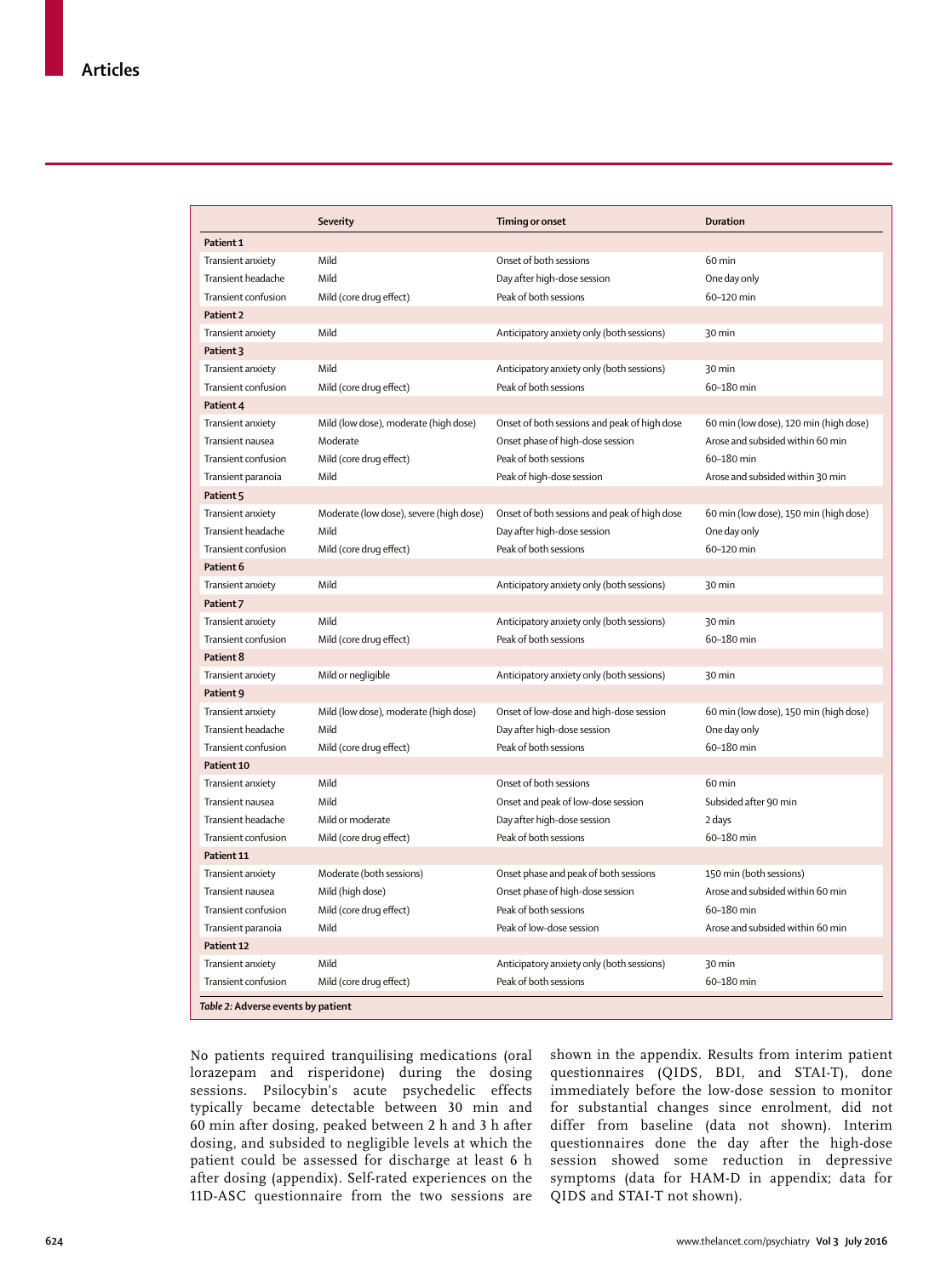



The most common adverse events were transient anxiety (mostly mild) during drug onset (n=12), transient confusion or thought disorder (n=9), mild and transient nausea (n=4), and transient headache (n=4; table 2). These adverse events were expected psychological effects of psilocybin. Subacute headache typically presented 1 day after the psilocybin session, and subsided after 1–2 days. Paranoia presented in only one patient, but this was mild and transient. No prolonged psychotic symptoms were observed in any of the patients. One patient contacted the study psychiatrists during the 3 months of follow-up due to deterioration of their depression, and was referred to their general practitioner.

QIDS depression scores were significantly reduced from baseline to 1 week and 3 months post-treatment, with the maximum effect at 2 weeks (figure 3, table 3). BDI and clinician-administered ratings confirmed these results (figure 4, table 3). All patients showed some reduction in depression severity at 1 week that was sustained in the majority for 3 months (appendix). According to standard criteria for determining remission (eg, a score of  $\leq$ 9 on the BDI), eight (67%) of the 12 patients achieved complete remission at 1 week and seven patients (58%) continued to meet criteria for response (50% reduction in BDI score relative to baseline) at 3 months, with five of these (42%) still in complete remission (figure 4, table 3). STAI-T anxiety scores were also significantly reduced at 1 week and 3 months post-treatment, as were SHAPS anhedonia scores for 1 week and 3 months post-treatment (table 3).

## **Discussion**

In this open-label, single-arm pilot study, we sought to examine the feasibility of administering psilocybin to patients with treatment-resistant depression as a prelude to a larger randomised controlled trial. Our results support

|                                                                                                                                                                                                                                                                                                                                                                         | QIDS            |                                          |                                               |                                              |                   |                                                                                                                                                                         | <b>BDI</b>           |                                 |                                    | <b>STAI-T</b>        |                                            |                                   | <b>SHAPS</b>               |                          |                                      | HAM-D                |                                 | <b>MADRS</b>  |                                    | GAF                  |                           |
|-------------------------------------------------------------------------------------------------------------------------------------------------------------------------------------------------------------------------------------------------------------------------------------------------------------------------------------------------------------------------|-----------------|------------------------------------------|-----------------------------------------------|----------------------------------------------|-------------------|-------------------------------------------------------------------------------------------------------------------------------------------------------------------------|----------------------|---------------------------------|------------------------------------|----------------------|--------------------------------------------|-----------------------------------|----------------------------|--------------------------|--------------------------------------|----------------------|---------------------------------|---------------|------------------------------------|----------------------|---------------------------|
|                                                                                                                                                                                                                                                                                                                                                                         | line            |                                          | Base- 1 week 2 weeks 3 weeks 5 weeks 3 months |                                              |                   |                                                                                                                                                                         | line                 |                                 | Base- 1 week 3 months              | line                 | Base- 1 week                               | 3 months                          | Le                         |                          | Base- 1 week 3 months                | Base- 1 week<br>Line |                                 | Base-<br>line | 1 week                             | Base-<br>line        | 1 <sub>week</sub>         |
| Mean (SD) 19-2 7-4                                                                                                                                                                                                                                                                                                                                                      | $(2.0)$ $(4.9)$ |                                          | (4.6)                                         |                                              | 8.2<br>(5.4)      | (6.0)<br>10.0                                                                                                                                                           | 33.7<br>(7:1)        | (8.4)<br>87                     | 15·2<br>(11.0)                     | $(5-8)$<br>70.1      | 40.6<br>(14.2)                             | 548<br>(145)                      | $7-5$ 1.4<br>(3.7) $(2-7)$ |                          | $2.8$<br>(3.7)                       | 21.4<br>(4.5)        | (6.9)<br>$\overline{74}$        | 31.0<br>(5.0) | (9.8)<br>$\overline{9}$            | 50·3<br>(9·2)        | (13.0)<br>77.7            |
| Difference<br>baseline<br>$(95%$ CI)<br>versus                                                                                                                                                                                                                                                                                                                          |                 | $-14-35$ ) to<br>$(-9.15)$ to<br>$-11.8$ | $( -10.64$<br>$-15.16$<br>$-12.9$             | $-15.6$ ) $-14.2$ )<br>$(-9.9 to$<br>$-12.8$ | $-770$<br>$-11.0$ | $(-5.69 to$<br>$-12 - 71$<br>$-9.2$                                                                                                                                     |                      | $-29.9$<br>$-25.0$<br>$(-20.1)$ | $-18.5$<br>$(-11.8$ to<br>$-25.2)$ |                      | $-29.5$<br>$(-22.03)$<br>$10$<br>$-36.97)$ | $(-7.77$ to<br>-22.83)<br>$-15-3$ |                            | $67746$<br>t-4 46<br>t-5 | $(-3.29 to -6.11)$<br>$\overline{4}$ |                      | $-14.0$<br>$(-9.6)$<br>$-18.4)$ |               | $-23.3$<br>$(-17.1$ to<br>$-29.5)$ | $\vdots$             | 27-3<br>(18-0 to<br>36-6) |
|                                                                                                                                                                                                                                                                                                                                                                         |                 | 7:7                                      | بل<br>4                                       | $-3.06 - 2.9$                                |                   | $-3.0$                                                                                                                                                                  |                      | 7خ۔                             | 7:4                                |                      | 7:ح                                        | $-2.9$                            |                            | $\dot{5}$ -5             | بنى                                  |                      | ن.                              |               | بن<br>ب                            |                      |                           |
| Hedges' g*                                                                                                                                                                                                                                                                                                                                                              |                 | بر<br>ب                                  | 3.2                                           | 3.2                                          | 2.7               | 2.0                                                                                                                                                                     | $\ddot{\phantom{0}}$ | 32                              | 2.0                                |                      | 2.7                                        | 1.4                               |                            | $\frac{1}{2}$            | $\ddot{1}$                           | $\ddot{\phantom{0}}$ | 2.4                             |               | 27                                 | $\ddot{\phantom{0}}$ | 2.4                       |
| p value*                                                                                                                                                                                                                                                                                                                                                                |                 | 0.002                                    | 0.002                                         |                                              | 0.002 0.003       | 0.003                                                                                                                                                                   | $\ddot{\phantom{0}}$ | 0.002                           | 0.002                              | $\ddot{\phantom{0}}$ | 0.002                                      | 0.004                             | $\vdots$                   | 0.002                    | 0.002                                | $\vdots$             | 0.003                           |               | 0.002                              | $\vdots$             | 0.003                     |
| nventory of Depressive Symptoms. BDI=Beck Depression Inventory. STAN-T=State-Trait Anxiety Inventory. SHAPS=Snaith-Hamilton Pleasure Scale. HAM-D=Hamilton Depression Rating scale. MADRS=Montgomery-Asberg Depression Rating<br>Follow-up refers to the period starting after the second (high-dose)<br>GAF=Global Assessment of Functioning. *Compared with baseline. |                 |                                          |                                               |                                              |                   | administration of psilocybin. Clinician-administered ratings (HAM-D, MADRS, and GAF) were completed only at baseline and 1 week after the high-dose session. QIDS=Quick |                      |                                 |                                    |                      |                                            |                                   |                            |                          |                                      |                      |                                 |               |                                    |                      |                           |
| Table 3: Clinical ratings at baseline and follow-up                                                                                                                                                                                                                                                                                                                     |                 |                                          |                                               |                                              |                   |                                                                                                                                                                         |                      |                                 |                                    |                      |                                            |                                   |                            |                          |                                      |                      |                                 |               |                                    |                      |                           |

## www.thelancet.com/psychiatry **Vol 3 July 2016 625**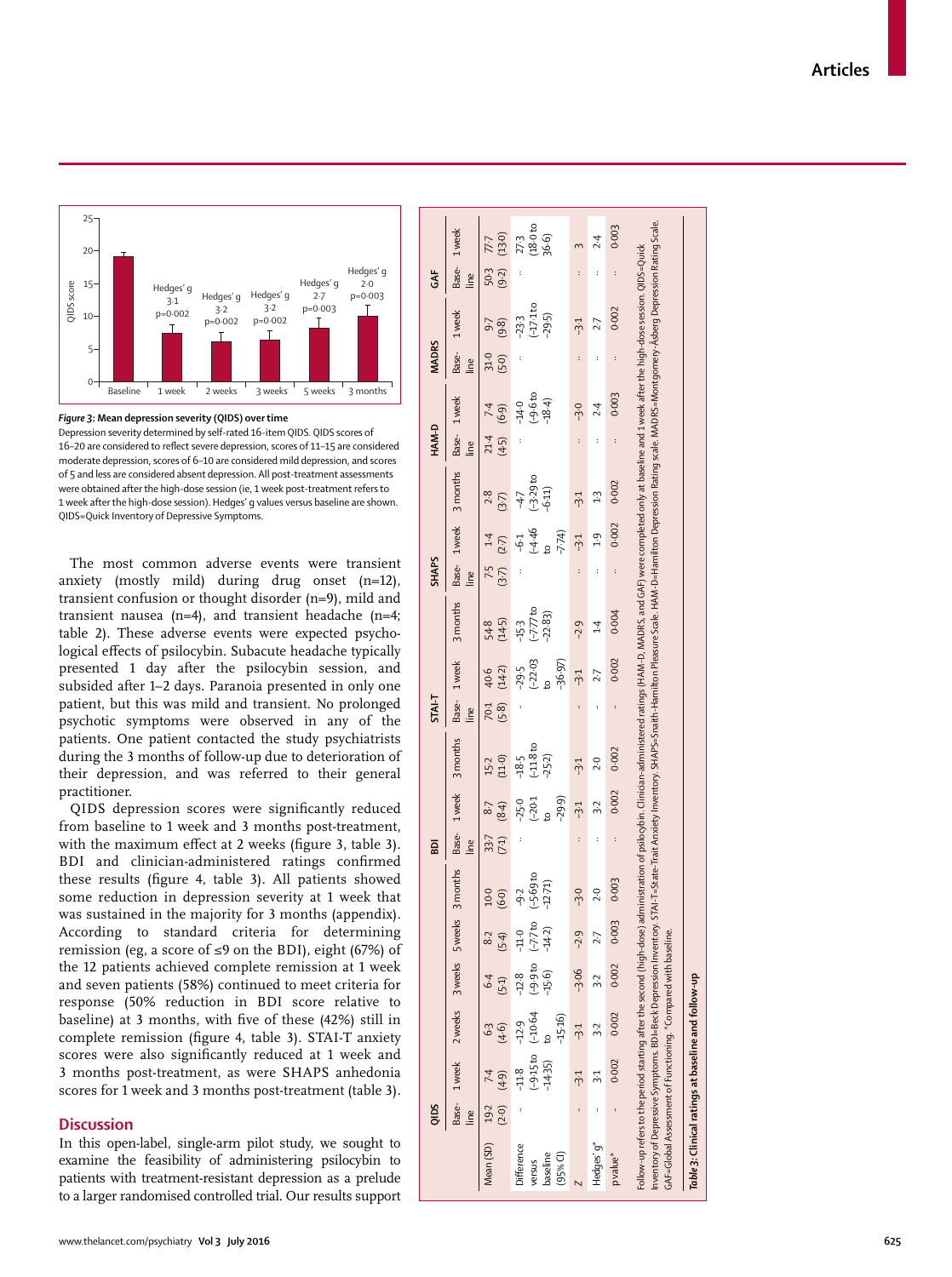

*Figure 4:* **Depression severity (BDI) over time, by patient**

Figure shows depression severity (BDI) over time plotted for each of the 12 patients. Mean values (SD) are shown as well as the relevant effect sizes (Hedges' g) versus baseline. BDI=Beck Depression Inventory.

the view that, done with appropriate safeguards (eg, careful screening and adequate therapeutic support), psilocybin can be safely administered to this patient group.

Because this was a small-scale feasibility study with an open-label design, strong inferences cannot be made about the treatment's therapeutic efficacy. However, the data do suggest that further research is warranted. The response rate to psilocybin was 67% (n=8) at 1 week after treatment (HAM-D and BDI), and seven of these eight patients also met criteria for remission. Moreover, 58% (n=7) of the patients maintained their response for 3 months, and 42% (n=5) remained in remission. It is also worth noting that psilocybin has a favourable toxicity profile and is not associated with compulsive drug-seeking behaviours in animals or human beings. The side-effects that we noted were minor, and expected in light of previous studies of psilocybin.<sup>27</sup>

Spontaneous recovery in refractory depression is rare, and many of the patients in the present study reported having depression for much of their adult lives (mean estimated illness duration 17·8 years [SD 8]). Key questions for future research therefore should address why the therapeutic effect observed in the present study is so large, and if it can be replicated when tighter experimental controls are introduced. Because the treatment in our study consisted of not just two psilocybin administrations but also psychological support before, during, and after these sessions, as well as a positive therapeutic environment for the sessions, the relative effects of these factors need to be determined, which can only be done by conducting further trials with appropriate control conditions.

A logical next step would be to carry out a placebocontrolled randomised trial in which the level of therapist contact is consistent between conditions. This would enable any between-group differences in clinical outcomes to be attributed to psilocybin rather than the psychological support provided. However, a positive interaction between these variables seems likely, and inert placebo-based blinds are known to be ineffective in studies involving conspicuous experimental interventions, because patients can easily discern whether they are in the active condition or not. Use of an active placebo for the control condition might therefore be worth considering. Additionally, randomised comparative efficacy trials (eg, with an optional crossover component) incorporating another treatment for refractory depression (eg, ketamine infusion) could also be explored.

The magnitude and persistence of the antidepressant effects observed here are not incongruent with what has been observed previously with psilocybin in chronic psychiatric conditions. For example, 80% of long-term heavy tobacco smokers demonstrated abstinence from smoking 6 months after two treatment sessions with psilocybin.18 Alcohol-dependent patients demonstrated significantly reduced drinking behaviours over 8 months after one or two psilocybin sessions.<sup>19</sup> Significantly decreased anxiety and depression scores were observed 3 and 6 months after a single dose of psilocybin in patients with anxiety related to end-stage cancer,<sup>15</sup> and improve ments in wellbeing lasting for more than 1 year were observed in healthy individuals given a single dose of psilocybin.8 Rapid and enduring decreases in depressive symptoms were also recently found in a small-scale feasibility trial involving the psychedelic brew, ayahuasca.16

It is important to consider the limitations of this pilot study; for example, although all patients showed some clinical improvements for at least 3 weeks after treatment, and no serious or unexpected adverse reactions were observed, enduring improvements beyond 3 weeks were not observed universally, and five of the 12 patients showed a degree of relapse at 3 months.

One should be cautious of the potential for inflated effect sizes in early trials, particularly when the sample size is small. That all patients showed some improvement in their depressive symptoms for up to 3 weeks after treatment could be suggestive of an expectancy bias. It may also be relevant that most patients in this trial were self-referring and, thus, actively sought this treatment. Psychedelics are known to promote suggestibility,<sup>28</sup> which might have further enhanced positive outcomes. Future double-blind randomised controlled trials could address the role of expectancy and suggestibility by measuring and controlling these variables. For example, patients could be asked about their pre-treatment expectations, suggestions could be controlled between conditions, and outcomes from self-referred patients could be compared with those from patients referred via clinicians. From a more pragmatic perspective, if expectancy or suggestibility are found to be influential in the context of psychedelic therapy, they could be treated as exploitable components of the treatment model rather than confounding variables.